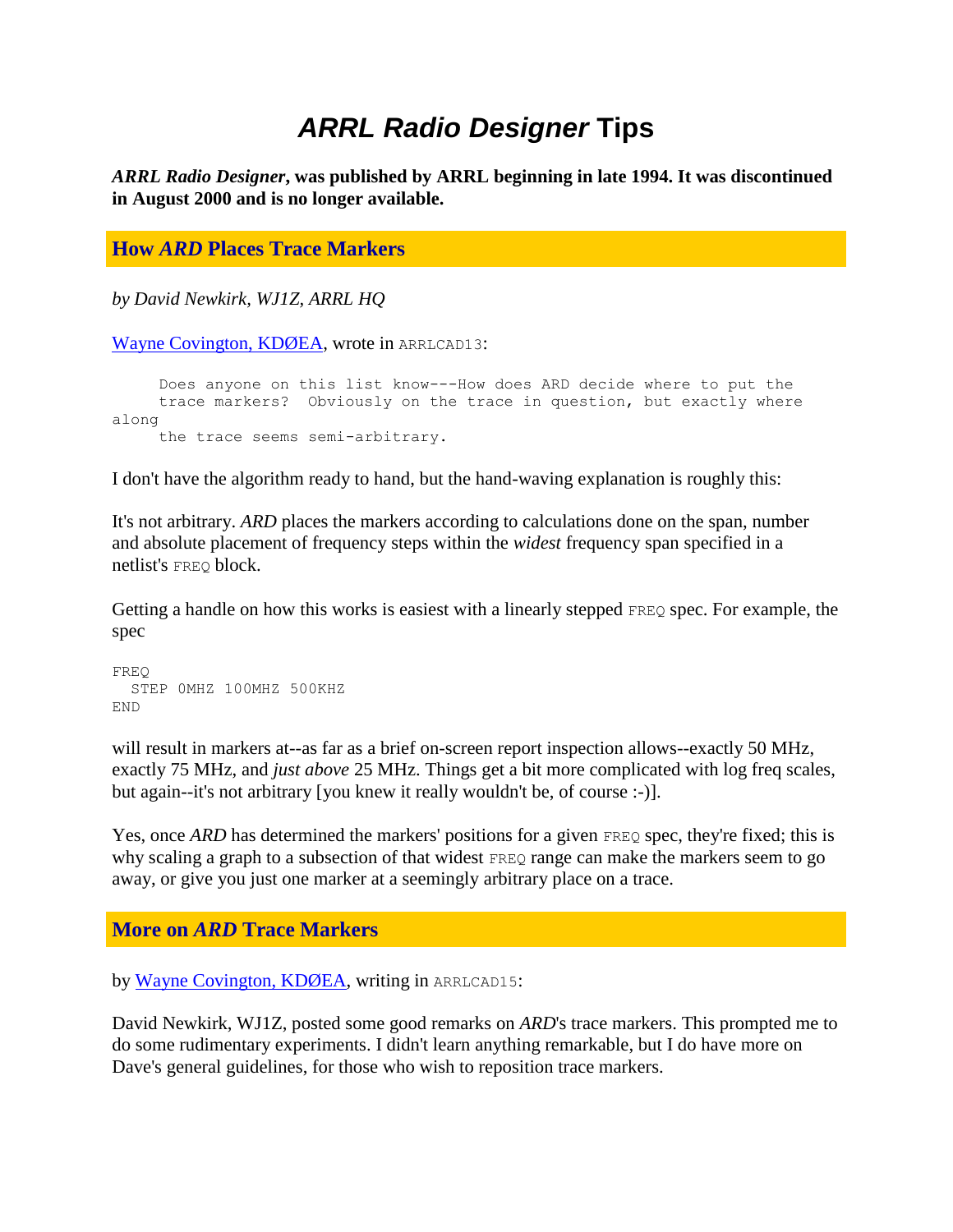*ARD* seems to place markers based on the frequencies that happen to be entered in the positions 1/4, 2/4, and 3/4 (or 1/3 and 2/3) of the way down its table of frequencies, give or take a position or two. In other words:

 in the case of three markers, about 25%, 50%, and 75% of the way through the table, producing four about equally wide intervals on a plot covering the full frequency range in the case of two markers, about 33% and 67% of the way through the table, producing three about equally wide intervals on a plot covering

the full frequency range

In order to move the markers, insert or delete frequencies in the FREQ block, using the above guideline to determine how many and where, and re-analyze. Admittedly, this gives only limited control, but it is slightly better than nothing.

You are probably wondering why you might want to move a marker, given the limited control, so here is one example. As David mentioned, markers can go off-plot if you rescale. If you have several lines on the same plot, but no markers, it may be impossible to determine which line goes with which function on a paper copy of the plot. (Unless it is printed in color.)

I haven't found an exception to the divide-the-frequency-list-into-equal-length-pieces rule, but I haven't been able to discover how it decides on three vs two markers. Also, I haven't seen a case with four markers or only one marker.

For those interested in the details, what I did was:

```
a) A linear sweep of a circuit from 13.95MHZ to 14.45MHZ in 5KHZ steps,
    sending the output to a rectangular plot and to a table. I rescaled the
    x-axis of the plot to get finer resolution on the marker placement. The
   resulting markers were at:
   14.075MHZ -- matches 26th entry in the table (table had 101 entries total)
   14.200MHZ -- matches 51st entry
   14.325MHZ -- matches 76th entry
b) A logarithmic sweep from 5MHZ to 40MHZ in 100 steps, sending the output to
    a plot and a table as before. The markers were at:
    8.633MHZ -- matches 27th entry in the table (not the 26th)
    14.291MHZ -- matches 51st entry
    24.162MHZ -- matches 76th entry (again there were 101 entries total)
(I can't explain the 27th entry vs the 26th in the above results.)
c) I added a linear set of frequencies to case b above, from 18MHZ to 20MHZ
    in 50KHZ steps. The results:
   There were only two markers instead of three, at:
    13.419MHZ -- matches the 48th entry in the table (of 142 entries)
    19.500MHZ -- matches the 96th entry
```